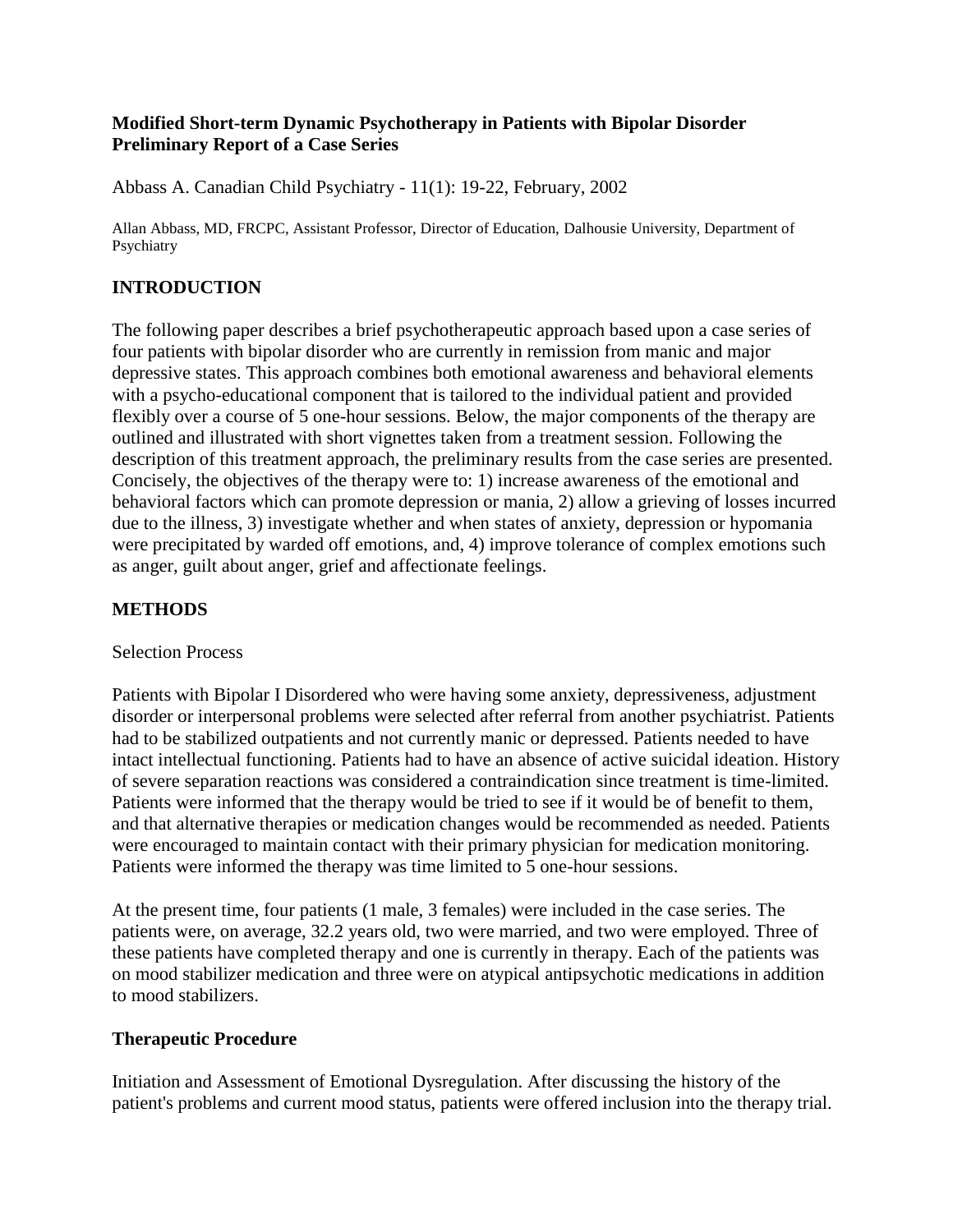The first treatment session began with the central objective to examine the role of emotions and other factors on mood states. Exploring specific situations in which the patient noted anxiety, depression or agitation began this process. On examining the situation, the therapist determined how the patient reacted to the emotions they were describing. The therapist determined whether they became anxious, whether they were aware of the accompanying anxiety, and assessed the physiological format of the anxiety. The therapist also observed whether, on the approach to these feelings, the patient became tired, self critical or depressive. If the situation is one in which anger was mobilized, the therapist observed whether the patient could identify the emotion or whether they became anxious, tired, angry at themselves or had some other response. When these responses were identified they were linked cognitively as responses to the emotions.

# **Vignette A**

**Therapist:** So we spoke about looking together at what emotional factors and other factors can effect your mood states causing either worsening depression or high moods. How has your mood been the last week? (Clarifying focus)

**Patient:** Worse as we get close to Christmas. Its supposed to be a family time, but, I don't know how I m supposed to be.... I get irritated.

**Th:** can you describe a specific time you noticed that?

**Patient:** (Pt sighs) Last Monday, at thanksgiving, after a couple of hours, I wanted to get home. **Th:** What happened to make you think that?

**Pt:** I got tired

**Th:** Do you know why?

Pt: I was irritated with everyone.

**Th:** Who was the first one?

**Pt:** My daughter, I had to walk away or I would have snapped at her.

**Th:** What produced the irritation?

**Pt:** She was giving orders. You mash the potatoes, You make the gravy, You set the table.

**Th:** How did you feel toward her?

**Pt:** Irritable. (Patient sighs and hands are clenched)

Th: How did that feel inside your body to feel irritated?

**Pt:** Tight.

**Th:** You mean you got tense and anxious?

**Pt:** Yeah. Nervous and nauseated.... and a headache.

**Th:** So is this what happens when you have anger inside, that you get anxious, nauseated and a headache?....(Recapitulating)

**Pt:** 10 years ago I used to get so angry.... I would throw things out the window.

Grieving the Illness. Through this emotional mobilization process, in each of the cases so far, there has been moments in which grief about the illness has been experienced. Allowing the patient to describe the things they have endured and reflecting that there is sadness about it when this is present facilitates this process.

# **Vignette B**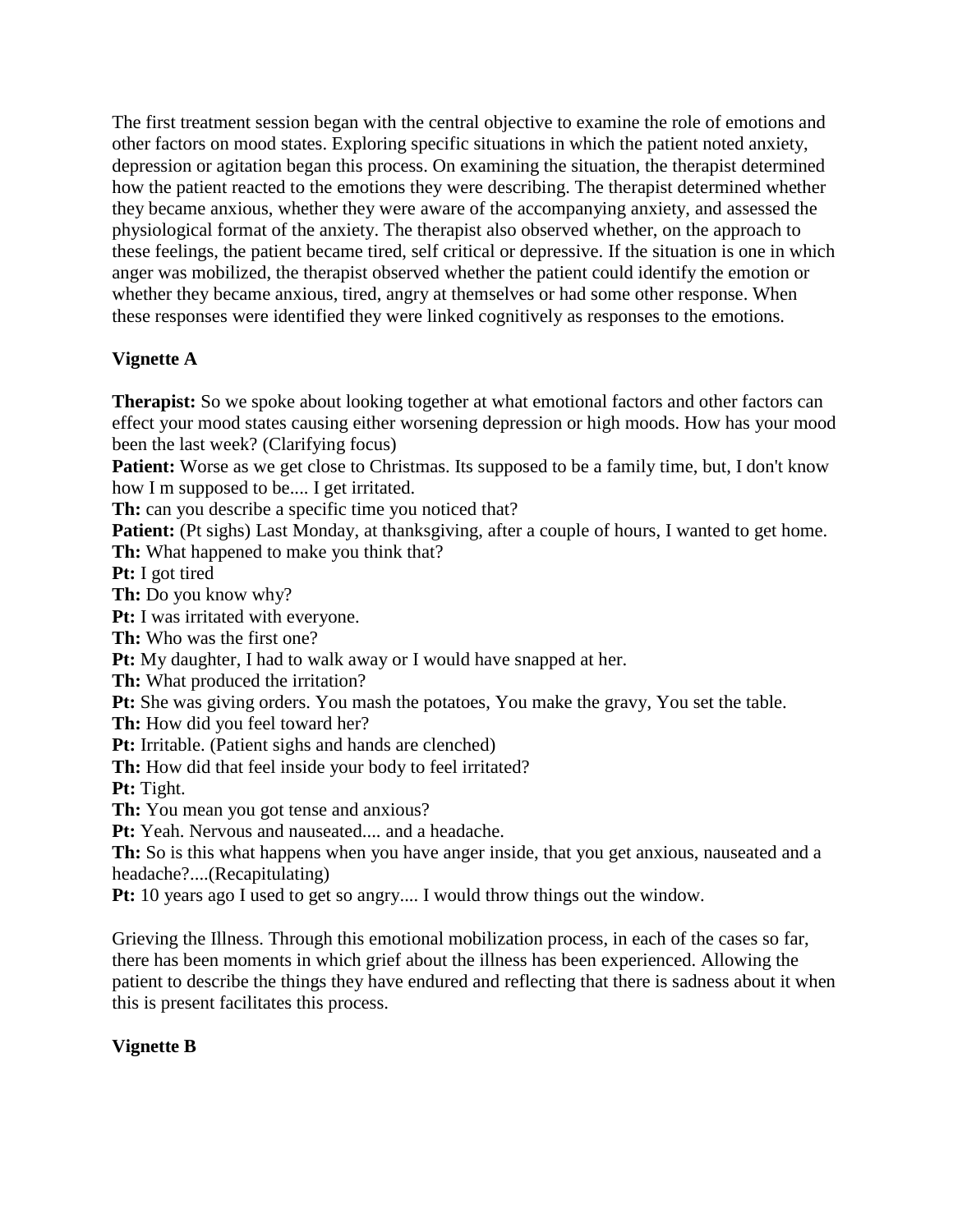**Pt:** But I don't do that anymore....

Th: Oh, so was your mood more up or down then?

Pt: It was really terrible, for 10 years I went through that.....

**Th:** Really, aw, so it was really bad then eh (reflecting sadness)

**Pt:** I put my foot through a pane of glass because I was angry and all I did was hurt myself.

Th: So a lot of stuff happened back then when it was really bad.

**Pt:** Today, I try not to let myself get angry. I don't socialize with people and don't have any close friends. (Patient looks sad). I rarely go out of my apartment.

Behavioral Elements Related to Relapse. The effects of anxiety, sleep loss, poor nutrition or self care on mood disorder relapse was highlighted as it became apparent in the situations explored. If patients were unaware of the role of sleep deprivation on manic relapse then this was repeatedly reviewed. If patients noted the effects of missing medications or taking self directed holidays, this was reviewed as a risk factor for relapse. The impact of substance abuse on medication levels and side effects was reviewed if this was an issue. Once the patient observed that the pain the illness caused them they became more motivated to do their best to avoid relapse.

## **Vignette C**

**Patient:** Now If I'm angry, I don't feel it.... I get down and tired.

**Th:** Is there any other situation in which you felt anger separate from anxiety?

**Pt:** I don't feel anger.... If I do I don't recognize it.

**Th:** If we can get handle on that, because if it sneaks up on you and you don't get aware of it then it could get you tired, lose sleep and effect your mood, right?

## **Later in session:**

**Th:** If emotions go up and you get anxious then you may lose sleep, this is very important because we know that if someone loses sleep it can trigger off mood states with the mood going up or down.

**Pt:** Well I don't sleep (when stressed), I'm an insomniac

Coping with Complex Feelings. The central theme of the short-term dynamic element of this therapy involves the role of unconscious emotions, including grief, rage and guilt about rage and craving attachments that have been interrupted. The therapist assessed whether this was an important issue for the individual patient during Initiation and Assessment of Emotional Dysregulation. The process of improving coping involved the following: exploration of specific situations in which anger and other feelings were mobilized, focus on the underlying feelings, focus on the emotional experience of the emotions, and focus on the emotions the patient has had with the therapist during the process. Each of the patients thus far was unable to identify the emotion of anger or to differentiate it from anxiety or defense mechanisms. The major finding in these cases was that situations of anger were resulting in anxiety and defensiveness that stressed their relationships and predisposed them to sleep loss, mania and/or depression.

## **Vignette D**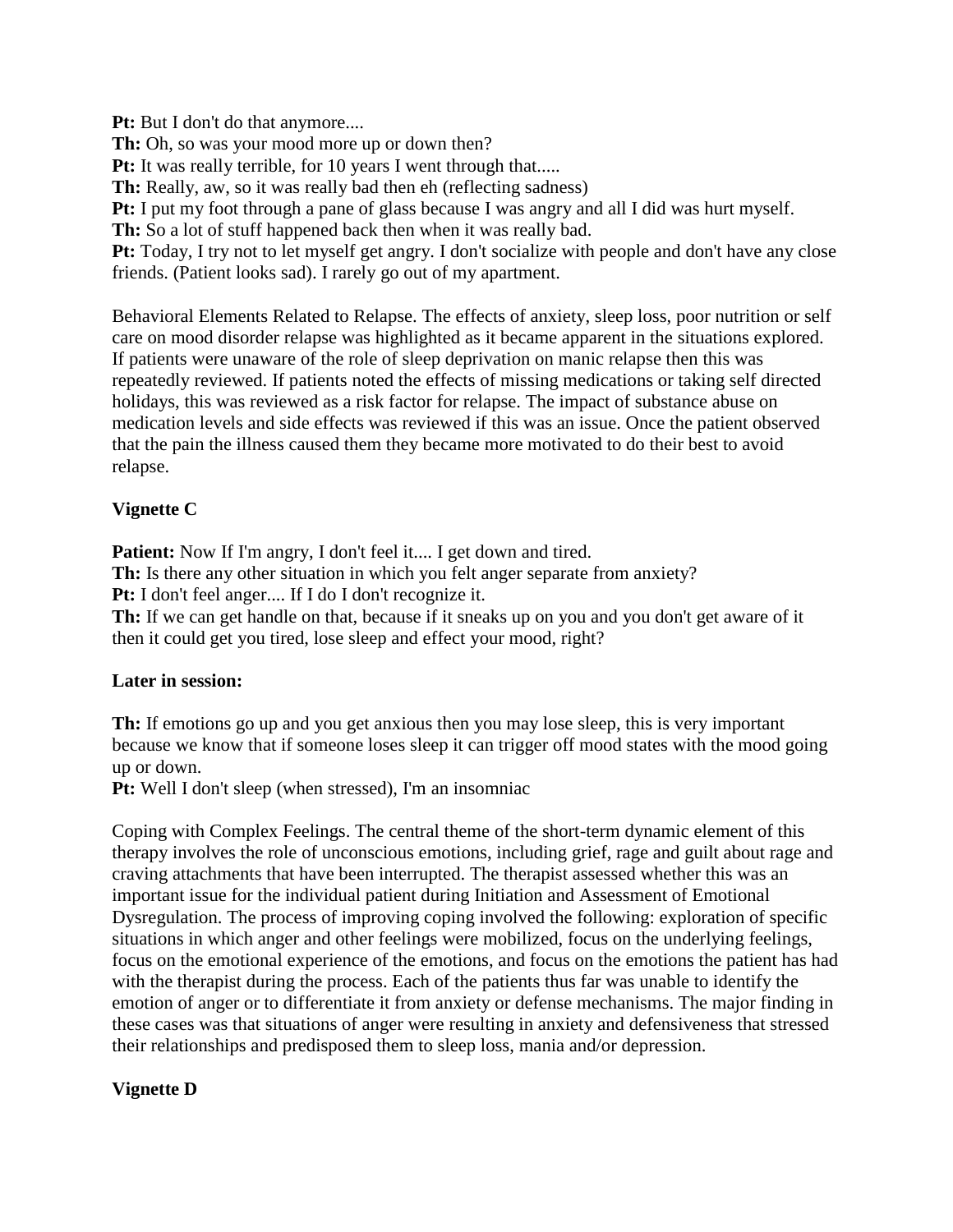**Th:** What type of things generate anger within you?

**Pt:** People who purposefully abuse people and set out to hurt them. (Patient looks irritated)

**Th:** So you have had those situations. (Patient sighs) What happens in those situations? Is there one we can look at?

Pt: Yes I had a neighbor and needed a check deposited.

(Patient describes the situation: The neighbor ended up stealing 1000.00 and then left town when she went to press charges)

**Th:** How did you feel towards him?

**Pt:** I hate him.

**Th:** How did that feel inside?

**Pt:** I got sick and nauseated. I got physically ill.

**Th:** How did the anger feel?

**Pt:** I wanted him dead.

**Th:** How did the anger feel physically inside? (Differentiating anger from anxiety)

**Pt:** I felt worthless.........got mad at myself...... and got depressed.

**Th:** You mean it went back on yourself? But how did the anger feel before it went back on yourself. (Clarifying the mechanism of internalizing rage)

**Pt:** I wanted to explode from my gut (patient has drop in tension, arm is raised and voice is raised moderately)

**Pt:** And my heart was broke, I had never treated him badly, I saw his children hungry and fed them, he was a single parent of boys (Patient is becoming sad)

Th: So there is sadness in you too.

**Pt:** Very sad that someone could do something to me when I did nothing to deserve it.

**Th:** That is a sad thing......

**Th:** How would you have felt had you actually put the rage onto him?

**Pt:** I would feel really bad afterward..... That how I felt when I did that to someone 10 years ago. Really bad. It took 4 people to pull me off. (Patient has guilt and painful feeling)

**Th:** What if they had been really damaged?

**Pt:** It would have been really dreadful.....

**Th:** Pretty bad eh (reflecting guilt)......

**Pt:** ......I grew up with violence..... As a child I walked in the door once to see my mother straddling my father with a butcher knife......

The patient proceeds to describe an incident in which the mother severely humiliated her. The patient developed a rage inside but got depressed and tired. In the session she experienced a violent urge toward the mother with accompanying guilt about this rage. The picture of the rage was identical to the violent outburst she had had toward the person in the past. Intermittently and at the end of the session, the link between the past and recent emotions is highlighted. Further, the link between the complex feelings, anxiety, sleep loss, fatigue and mood disorder relapse is repeated highlighted.

Other aspects central to this approach include:

1) Therapeutic Stance: The therapist is actively engaged and focused on the task at hand. One works as a co-pilot or co-investigator, avoiding an omnipotent or authoritarian position. One is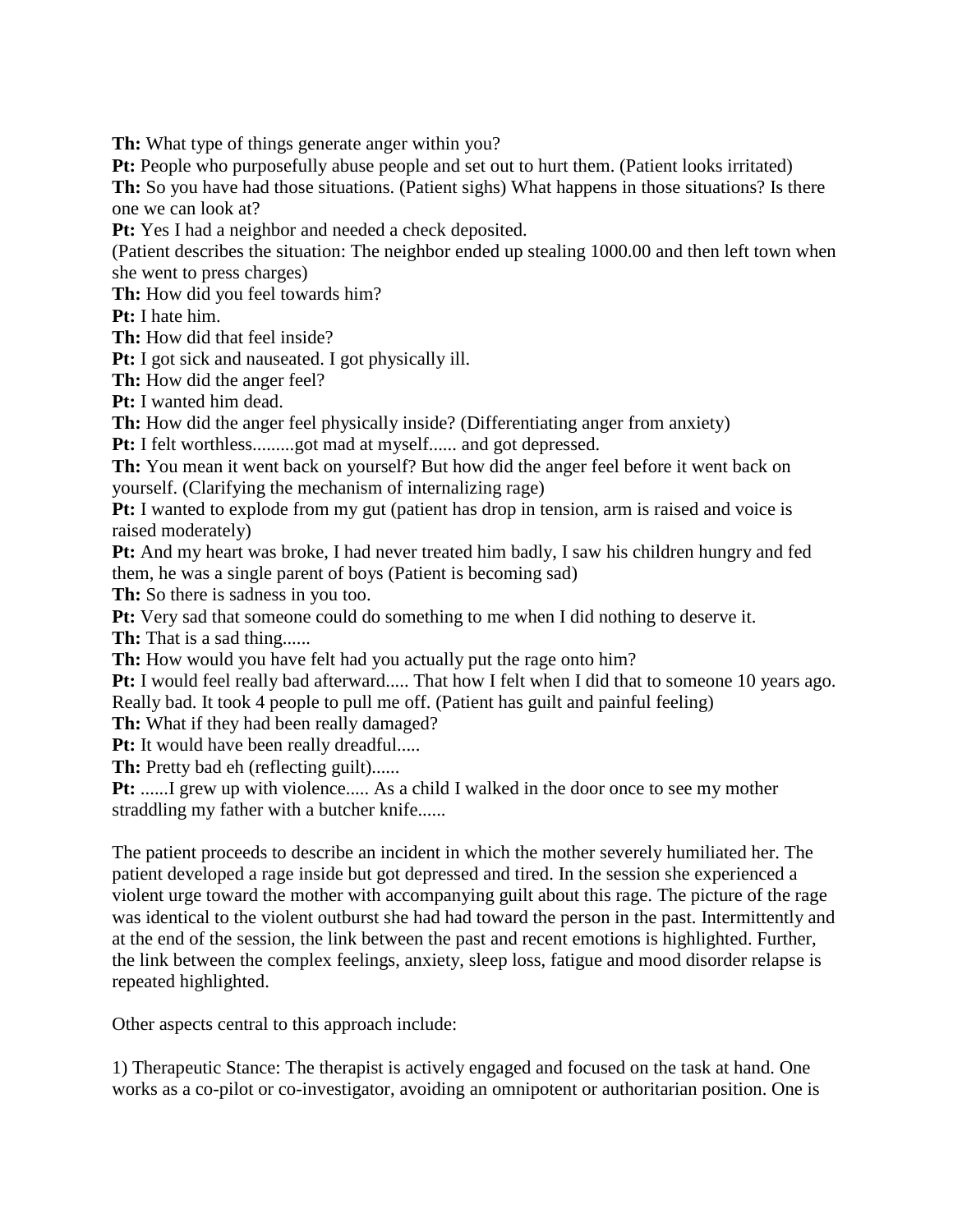actively exploring what happens to emotions and other behaviors and the effects this has on mood states.

2) Absence of interpretation: There is no use of interpretation in the classic psychoanalytic description. Rather, one restricts one's activity to exploring and linking phenomena that are discussed by the patient. For example, when emotions were explored with one patient, the link between old rage/guilt with an abusive parent and the depressing of the rage when her neighbor abused her (or when her daughter bossed her around) became clear to both therapist and patient.

3) Work with feelings toward the therapist: This approach mobilizes complex feelings including positive feelings and irritation. These emotions are explored the same way as the feelings toward anyone else in the current life sphere. These emotions will often link up to complex emotions including rage and guilt about past people. Seeing the link between past and present feelings helps the patient see how these transference phenomena distort their present interpersonal experiences.

4) Highlighting the Complexity of the feelings: Each situation of rage explored with the patients has accompanying guilt about the rage. This needs to be highlighted to reflect to the patient why the emotions are shut down into depression, fatigue, or anxiety. It also reflects the positive feelings the patient has toward the other person.

5) Repetition of what is learned: The linkage between emotional states or other behaviors on mood states is reviewed repetitively to increase the chance of recalling the behavioral cycles.

6) A Bio-psycho-social Perspective: One adapts and maintains a biopsychosocial perspective on the condition, thus avoiding any split between "biological prescriber" and "psychological therapist". This allows the patient to see the importance of all aspects of her care.

# **OUTCOME MEASURES**

At the present time, all four patients are partially or fully remitted from both manic and depressive states. Patients were assessed with the Brief Symptom Inventory (BSI) (1), which captures broad symptom domains and the Inventory of Interpersonal Problems (IIP) (2), which captures domains including assertiveness and style of coping with anger. The mean BSI score decreased from abnormally high ( $M = 1.2$ ,  $SD = 0.5$ ) to within normal range ( $M = 0.6$ ,  $SD =$ 0.1). The mean IIP score decreased from 1.5 (SD = 0.17) to 1.1 (SD = 0.2), approaching the normal cut off of 1.0. The mean time since completing therapy is now 3.8 months, and there have been no hospitalizations, emergency room visits or other untoward effects noted from the intervention. Additionally, there were no medication changes during the therapy and there were no untoward effects related to termination after these courses of therapy.

## **SUMMARY AND CONCLUSION**

The above describes a brief integrated therapy approach to augment adjustment and coping in stabilized Bipolar I Disorder patients. The positive response observed in this small series, albeit, preliminary, suggests that there may be specific merits of such an approach as a component of